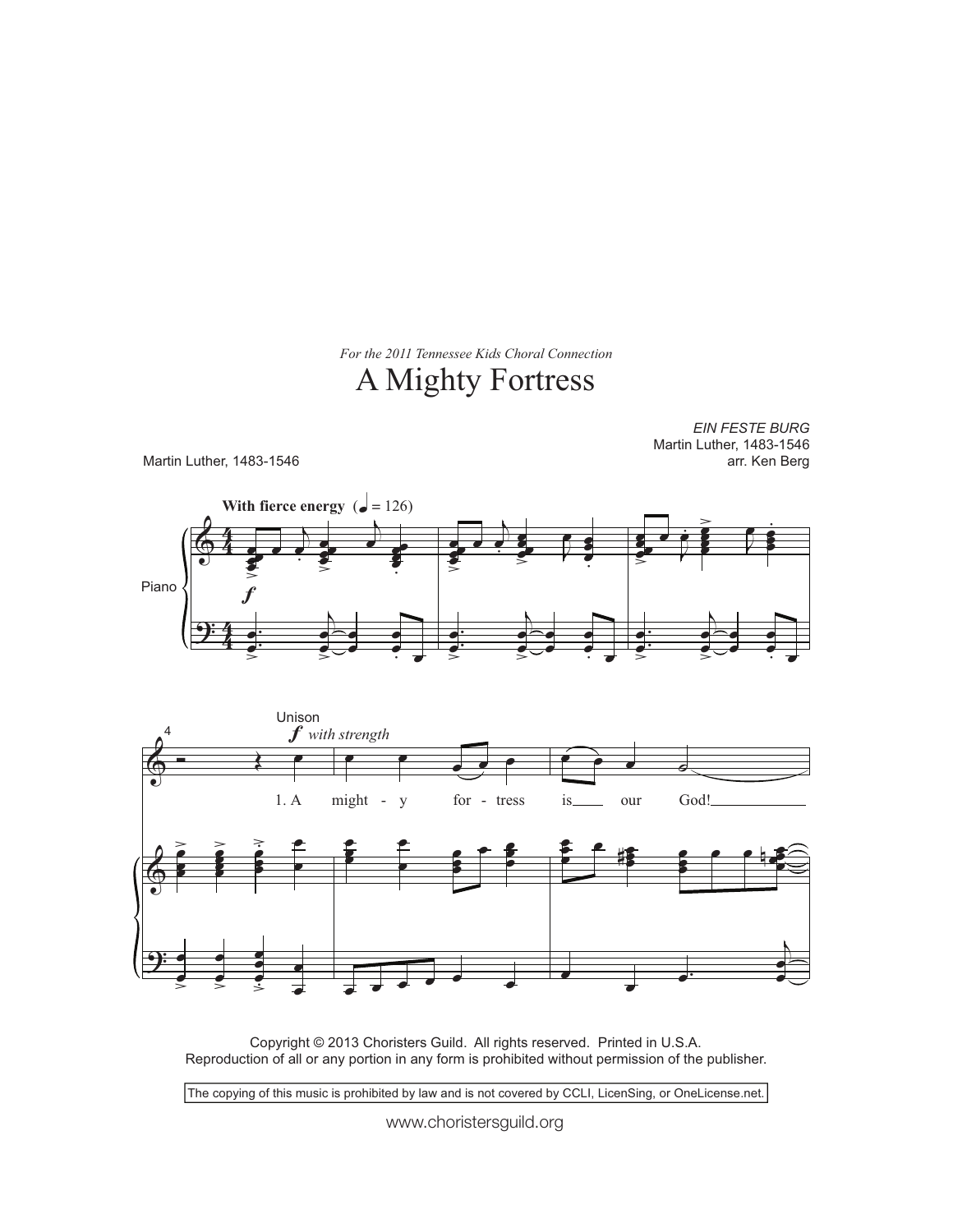





\*bulwark: a strong tower of defense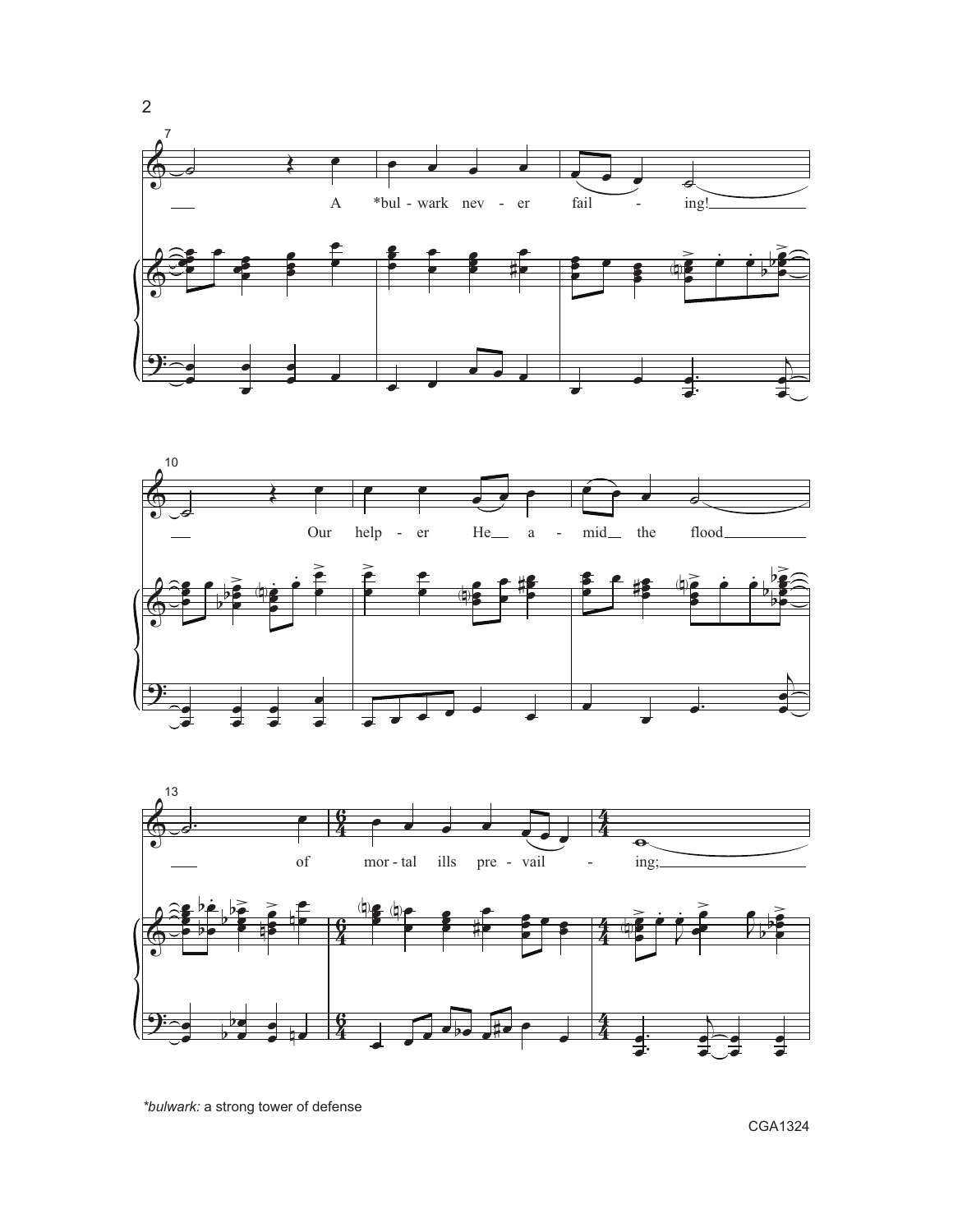



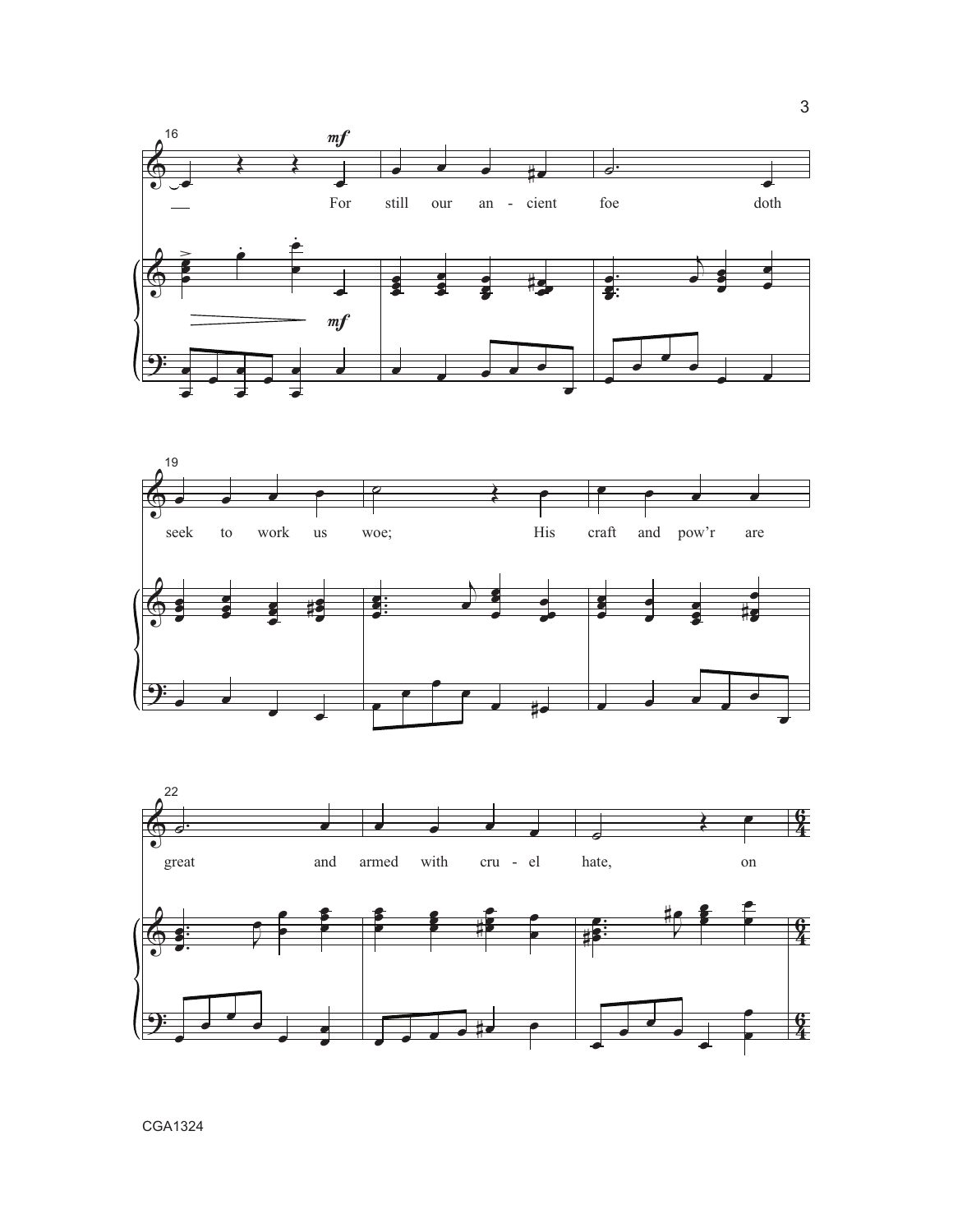



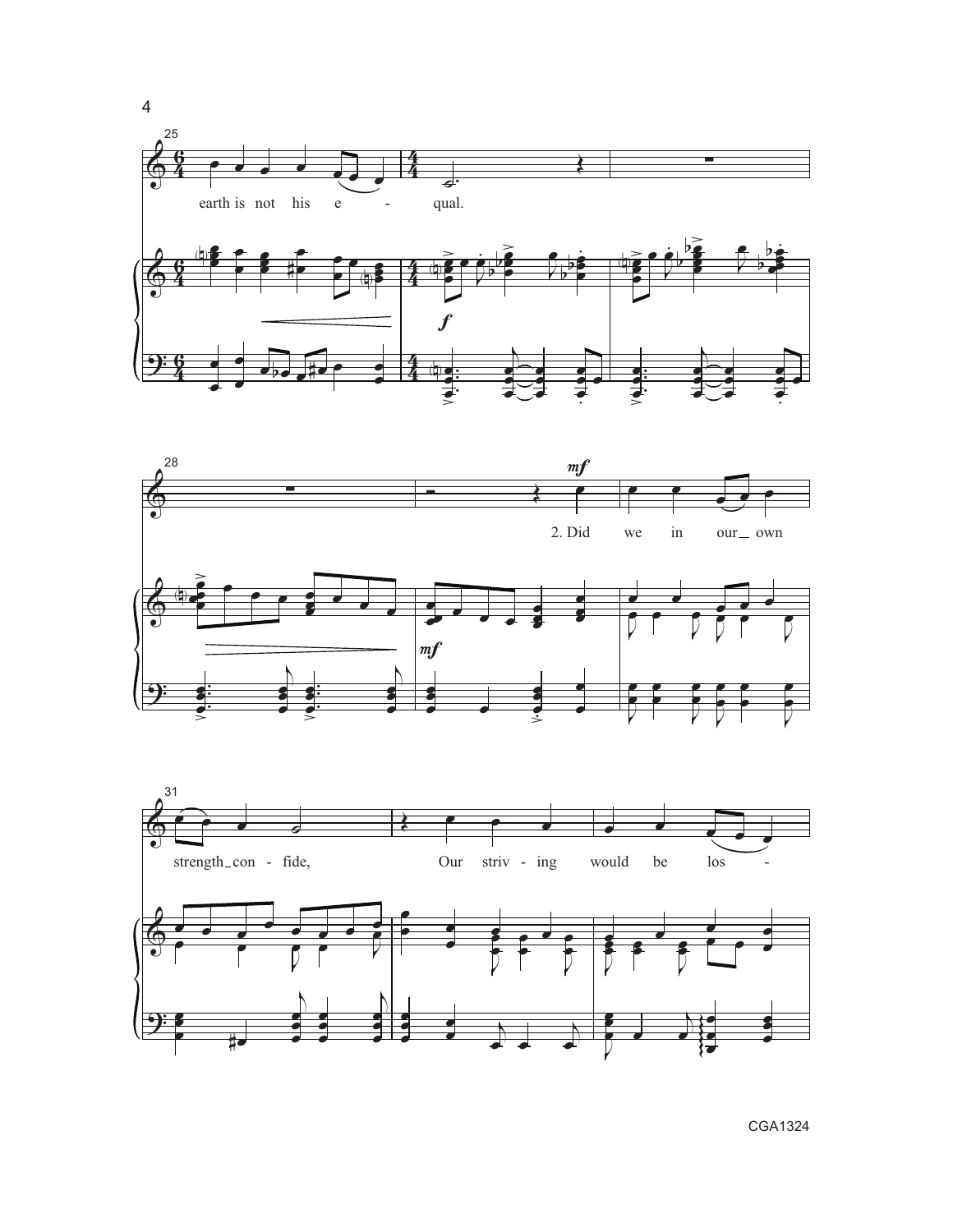